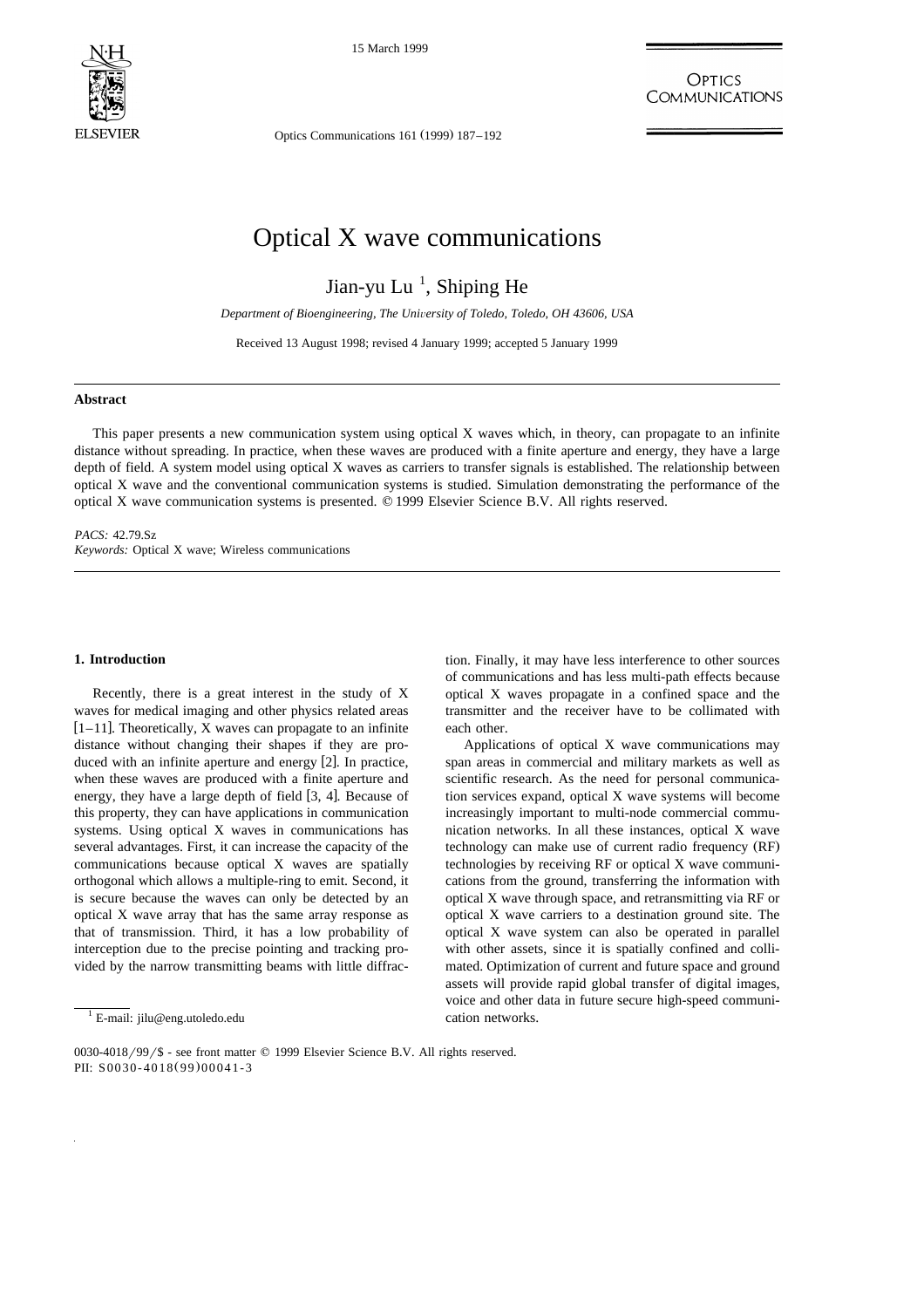# **2. X wave concept**

An *n*-dimensional scalar wave equation for source-free, lossless, and isotropic/homogeneous media is given by  $[2]$ 

$$
\left(\sum_{j=1}^{n} \frac{\partial^2}{\partial x_j^2} - \frac{1}{c^2} \frac{\partial^2}{\partial t^2}\right) \Phi = 0
$$
 (1)

where  $x_i$   $(j = 1,2,...,n)$ , represent rectangular coordinates in an *N*-dimensional space, *t* is time, *n* is an integer, *c* is a constant and represents the speed of the wave, and  $\Phi = \Phi(x_1, x_2, \dots, x_n; t)$  is an *n*-dimensional complex wave field.

Letting  $n=3$ ,  $x_1=x$ ,  $x_2=y$ ,  $x_3=z$ , one obtains an *m*th-order non-rotating X wave (as opposed to the rotating  $X$  waves given by Eq.  $(12)$  in Ref.  $[2]$ 

$$
\Phi_{X_m}(\mathbf{r},t) = \cos m(\phi - \phi_0) \int_0^\infty B(k) J_m(kr \sin \zeta)
$$
  
×e<sup>-k[a\_0 - i cos\xi(z - c\_1 t)] d*k*, (2)</sup>

where *m* is an integer,  $m = 0,1,2,..., J_m$  is an *m*th-order Bessel function of the first kind,  $\mathbf{r} = (r, \phi, z)$  is a point in space,  $\phi = \tan^{-1}(y/x)$  is the azimuthal angle, and  $\phi_0$  is the initial azimuthal angle (polarization) of the beams at the plane  $z = 0$ ,  $B(k)$  is the transmitting or receiving transfer function of a microwave antenna, an optical device, or an acoustic transducer,  $a_0$  is the constant that determines the fall off speed of the high frequency component of the X waves,  $\zeta$  is the Axicon angle [2], and  $c_1 = c / \cos \zeta$  is the phase velocity. Eq. (2) is also an exact solution to Eq.  $(1)$ . From Eq.  $(2)$ , it can be seen that X waves have a constant phase velocity for all frequency components or have an infinite depth of field. In practice, the aperture of a wave source is always finite. In this case, X waves have a finite but large depth of field, i.e., they can propagate to a large distance without significant distortions.

#### **3. System mode**

The block diagram of the optical X wave communication system with a ring antenna is shown in Fig. 1, where the signal transmitted by the *i*th ring transmitter is given by  $[1,12]$ 

$$
S_T(r_i',t) = \sqrt{2P_{T_i}} d_i(t) \left[ f_i^{\mathrm{I}}(t) \cos \omega_0 t + f_i^{\mathrm{Q}}(t) \sin \omega_0 t \right],\tag{3}
$$

where  $r_i'$  is the radius of the *i*th ring of the transmitter,  $i = 1, 2, \ldots, N$ ,  $P_T$  is the power amplitude of the *i*th transmitted signal,  $\omega_0$  is the angular carrier frequency,  $d_i(t)$  is the binary data of the *i*th information,  $f_i^{\mathrm{I}}(t)$  and  $f_i^{\mathcal{Q}}(t)$  are in-phase and quadrature weights of the format of the arbitrary signals (modulation format), respectively.

Immediately after the transmitting lens (rings are placed at the focal plane of the lens), the signal is carried by an optical X wave that is proportional to the spatial Fourier transform of a ring  $[1]$ ,

$$
\Phi_{X_0}^i(\boldsymbol{r},t) \propto \mathcal{F}_s[S_T(r'_i,t)],\tag{4}
$$

where  $\Phi_{X_0}^i(\mathbf{r},t)$  is a zeroth-order optical X wave produced by the *i*th ring. (For simplicity, we consider only the zeroth-order X waves. Higher-order X waves require rings modulated by  $\cos m(\phi - \phi_0)$ , where  $\phi_0$  is the initial azimuthal angle, see Eq. (2), and is not rotary symmetric.)  $\mathscr{F}_s$  is the spatial Fourier transform. If the Axicon angle of the optical X waves (see Eq.  $(2)$ ) is zero (the ring diameter is zero and the ring is shrunk to a point source), the wave-field after the lens is a plane wave and is not a



# **X Wave Communication Systems**

Fig. 1. Model of the optical X wave communication systems.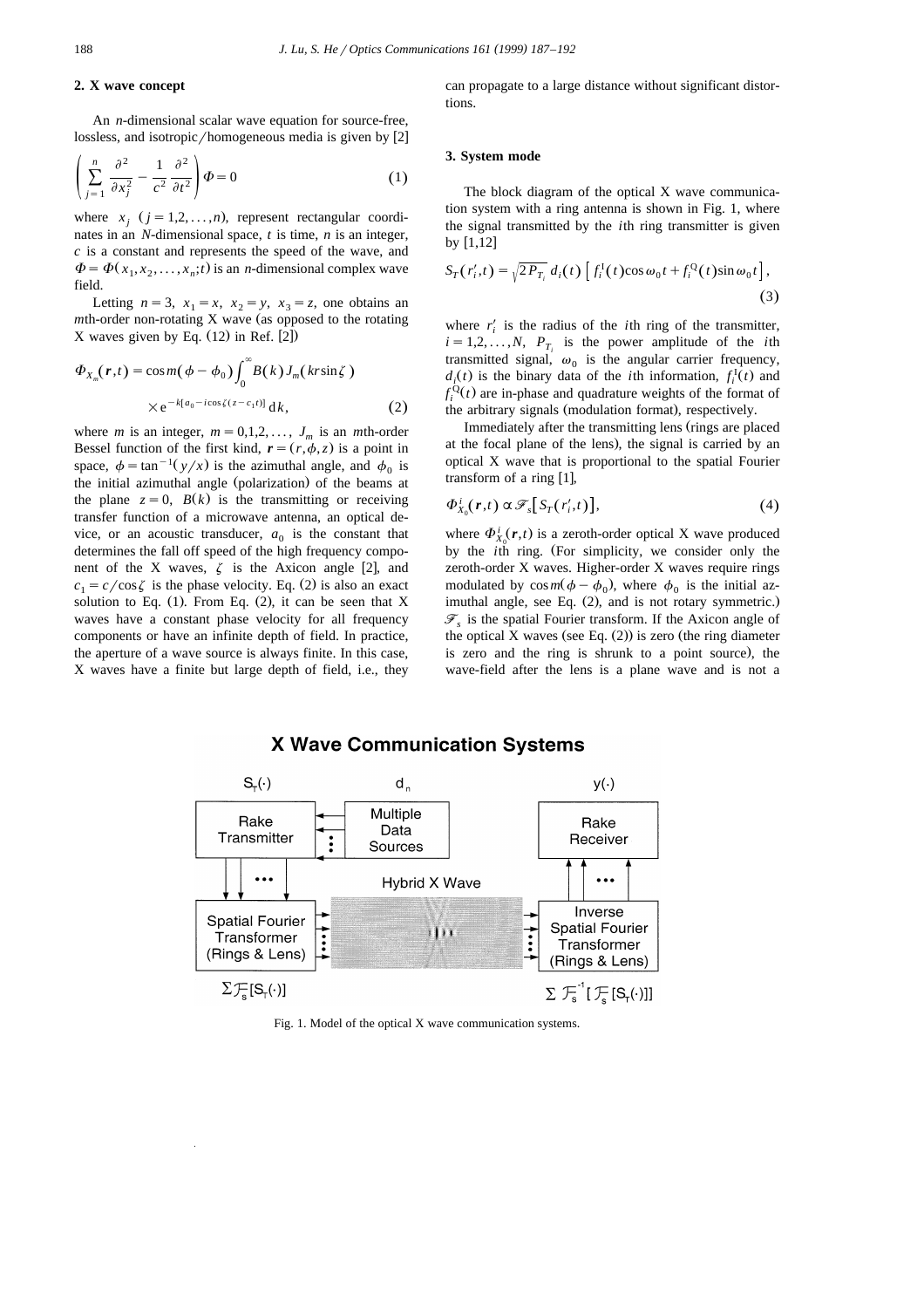function of  $r$  and the optical  $X$  wave communication system becomes a conventional system.

If multiple optical X waves are produced simultaneously by multiple rings, a hybrid optical X wave,  $\Phi_{\rm Y}(\mathbf{r},t)$ , that is a linear superposition of all the individual optical X waves is produced. In this case, data are naturally scrambled at the passage of the waves. The hybrid optical X wave is given by

$$
\Phi_{X_0}(r,t) = \sum_{i=1}^N \Phi_{X_0}^i(r,t).
$$
\n(5)

At the receiver, a device (a lens in optics and acoustic cases) is used to separate the optical X waves and decomposes them back into rings (Fig. 1). At the focal distance after the lens of the receiver, the received signal at the *i*th ring is proportional to the inverse spatial Fourier transform of the optical X wave produced with the *i*th transmitting ring

$$
S_R(r_i, t) \propto \mathcal{F}_s^{-1} \Big[ \Phi_{X_0}^{i'}(r, t) + N_i(t) \Big]
$$
  
=  $T_x(t) * [S_T(r_i', t - t_0) + n_i(t)],$  (6)

where  $\Phi_{X_0}^{i'}(r,t)$  is approximately a delayed version of  $\Phi_{X_0}^{i}(r,t)$ ,  $\cdot\cdot\cdot$  is the convolution with respect to time,  $T_{\rm t}(\vec{t})$  is the impulse response of the optical X wave communication system, which is related to the aperture size and the propagation distance of the optical X wave (With an infinite aperture,  $\mathcal{F}[T_x(t)] \equiv 1$ . For simplicity, in the following, we assume  $\mathcal{F}[T_x(t)] \equiv 1$ .)  $N_i(t)$  is the Fourier transform of the noise of the *i*th channel,  $n_i(t)$ , that is assumed to be the white Gaussian noise, and  $t_0$  is the delay time.

Following the conventional detection method, the output of the *i*th ring is given by

$$
y_{\text{ring}}^i(t) = \int_{-\infty}^{\infty} S_R(r_i, t - \tau) R_{\text{ring}}^i(\tau) d\tau, \qquad (7)
$$

where  $r_i$  is the radius of the *i*th ring and  $R_{\text{ring}}^i(t)$  can be expressed as

$$
R_{\text{ring}}^i(t + t_0) = \sqrt{2 P_{R_i}} \left[ f_i^{\text{I}}(t) \cos \omega_0(t) + f_i^{\text{Q}}(t) \sin \omega_0(t) \right].
$$
 (8)

Note that  $S_R(r_i, t)$  here is not a function of *r* and  $y_{\text{ring}}^i(t)$ includes the transfer function of the receiver ring  $($ for simplicity, we also assume that the transfer functions of receiver rings are equal to 1).

The above convolution is expressed by

$$
y_{\text{ring}}^i(t) = R_{X_T X_R}^i(t) + R_{n_T X_R}^i(t),
$$
\n(9)

where

$$
R_{X_T X_R}^i(t) = 2\sqrt{P_{T_i} P_{R_i}} \int_{-\infty}^{\infty} d(t - t_0 - \tau)
$$
  
 
$$
\times \left[ f_i^{\mathrm{T}}(t - t_0 - \tau) \cos \omega_0 (t - t_0 - \tau) + f_i^{\mathrm{Q}}(t - t_0 - \tau) \sin \omega_0 (t - t_0 - \tau) \right]
$$
  
 
$$
\times \left[ f_i^{\mathrm{T}}(\tau - t_0) \cos \omega_0 (\tau - t_0) + f_i^{\mathrm{Q}}(\tau - t_0) \sin \omega_0 (\tau - t_0) \right] d\tau.
$$
 (10)

After filtering, synchronous detection and sampling, the convolution of the desired signals from each ring is given by

$$
R_{X_T X_R}^i(T) = \frac{1}{2} \sqrt{P_{T_i} P_{R_i}} \int_0^T d(t) \Big[ \big(f_i^1(t)\big)^2 + \big(f_i^Q(t)\big)^2 \Big] dt,
$$
\n(11)

where  $T$  is the signal cycle.

The energy content of the received signals is as follows,

$$
\int_0^T \left[ \left( f_i^1(t) \right)^2 \right] dt = C_I T \tag{12}
$$

and

$$
\int_0^T \left[ \left( f_i^{\mathbf{Q}}(t) \right)^2 \right] \mathrm{d}t = C_Q T \tag{13}
$$

for the in-phase and quadrature components, respectively, and where  $C_I$  and  $C_O$  are in-phase and quadrature constants, respectively. The demodulated signals are given by

$$
R_{X_T X_R}^i(T) = \pm \sqrt{P_{T_i} P_{R_i}} C T d_n, \qquad (14)
$$

where  $C = \frac{1}{2}(C_I + C_Q)$  and  $d_n$  is the binary data of the information.

As in the conventional analysis  $[12]$ , the convolution of the noise at each receiver ring is written as

$$
R_{n_T X_R}^i(t) = \sqrt{2 P_{R_i}} \int_{-\infty}^{\infty} n^i(t - \tau) \Big[ f_i^1(\tau) \cos \omega_0 \tau + f_i^Q(\tau) \sin \omega_0 \tau \Big] d\tau.
$$
 (15)

After filtering, synchronous detection and sampling, the convolution of the noise at each ring (channel) is given by  $[12]$ 

$$
R_{n_T X_R}^i(T) = L_I + L_Q,
$$
\n(16)

where  $L_l$  and  $L_o$  are in-phase and quadrature components of the convolution of the noise, respectively. Because the noise and the array response are uncorrelated, the effects of the noise component are very small.

The input to the decision device is

$$
L = y_{\text{ring}}^i(T) = \pm Ad_n + L_l + L_Q,\tag{17}
$$

where *A* is a constant.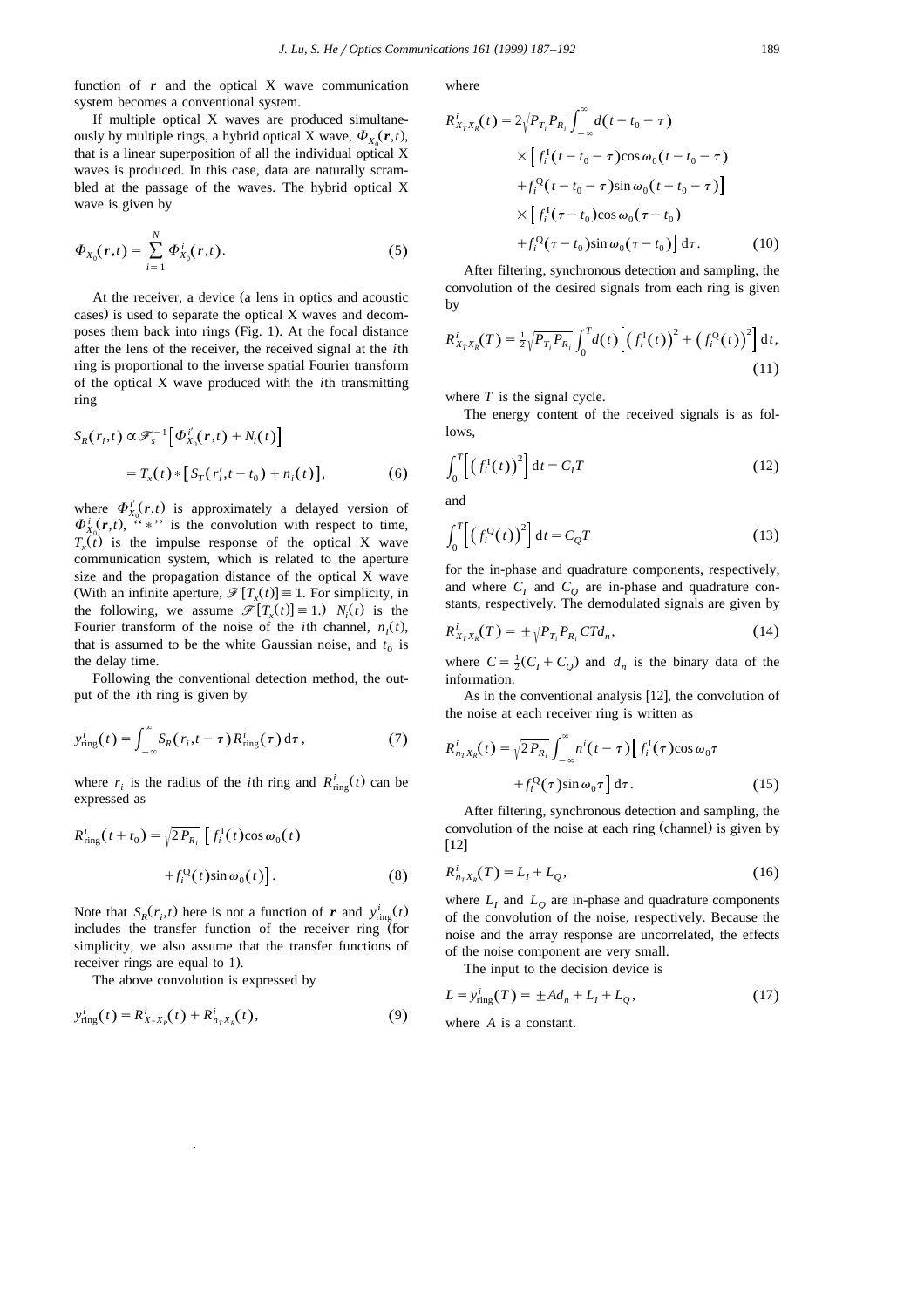If  $d_n = +1$  represents the logic symbol 1 and  $d_n = -1$ represents the logic symbol 0, the decision device produces the symbol 1 if  $L > 0$  and the symbol 0 if  $L < 0$ . An error occurs if  $L < 0$  when  $d_n = +1$  or if  $L > 0$  when  $d_n = -1$ . The probability that  $L=0$  is zero.

#### **4. Simulation results**

Simulation of optical X wave communications is performed for a laser (optical) communication system and is based on the optical X wave theory  $[1,2,4,8]$ . Zeroth-order optical  $X$  waves (axially symmetric) are assumed in the simulation. A coaxial multi-ring laser gun is used as a wave source. The rings of a laser gun are modulated individually to form different signal channels. Assuming there are two rings (channels) and the outputs of the rings are shrunk with an optical imaging system to form two smaller rings of radii of about 10 and 20  $\mu$ m, respectively, the transmitting system in Fig. 1 can be used to produce multiple optical X waves directly and transfer signals through the space over a large distance in parallel.

The results of the simulation are shown in Fig. 2. The conditions for the simulation are given in the figure (wavelength is assumed to be 1.55  $\mu$ m (center frequency of

about 193548.4 GHz) and both the diameter and the focal length of the transmission lens are 50 mm). With these parameters, the depths of field of the optical  $X$  waves [2] are about 125 and 62.5 m for the rings of 10 and 20  $\mu$ m. respectively, corresponding to Axicon angles of about  $0.01146^{\circ}$  and  $0.02292^{\circ}$ . The bandwidth of the optical X wave produced is determined by that of the excitation signal and the transfer functions of the ring radiators. The simulation was performed for both broadband (1.5-cycle, see images in the left column of Fig. 2) and narrower-band signals (10-cycle tone burst, see images in the right column). In microwave and acoustic cases, short pulses can be produced. In optics, tone bursts that are much longer than 10 cycles are usually used. The hybrid optical X waves produced with both the 10 and 20  $\mu$ m radius rings immediately after the transmitting lens are shown in the top row of Fig. 2. Waves after propagation over 60 m are shown in the middle row, and waves at the detecting rings are shown in the bottom row. Notice that because the optical X waves produced by the  $20 \mu m$  radius ring have a slightly higher phase velocity (larger Axicon angle), they are advanced in time at the receiver site [2]. The superluminal nature of X waves has been discussed elsewhere  $[2, 4, 7]$ .

From the optical X waves shown in Fig.  $2(e)$  and  $2(f)$ . it is seen that ring fields are well recovered at the focal



Fig. 2. Simulation of optical X wave communication systems. (a), (b) Hybrid optical X waves produced with both rings of 10 and 20  $\mu$ m radii. (c), (d) Hybrid optical X waves before the reception lens after propagating over 60 m. (e), (f) Hybrid optical X waves at the focal plane of the reception lens. In (a), (b), (c) and (d), the simulation is carried out with the Fresnel approximation, while in (e) and (f), with the Rayleigh-Sommerfeld diffraction formula. Images in the left and right columns correspond to broadband (1.5 cycles) and narrower band (10 cycles) results, respectively.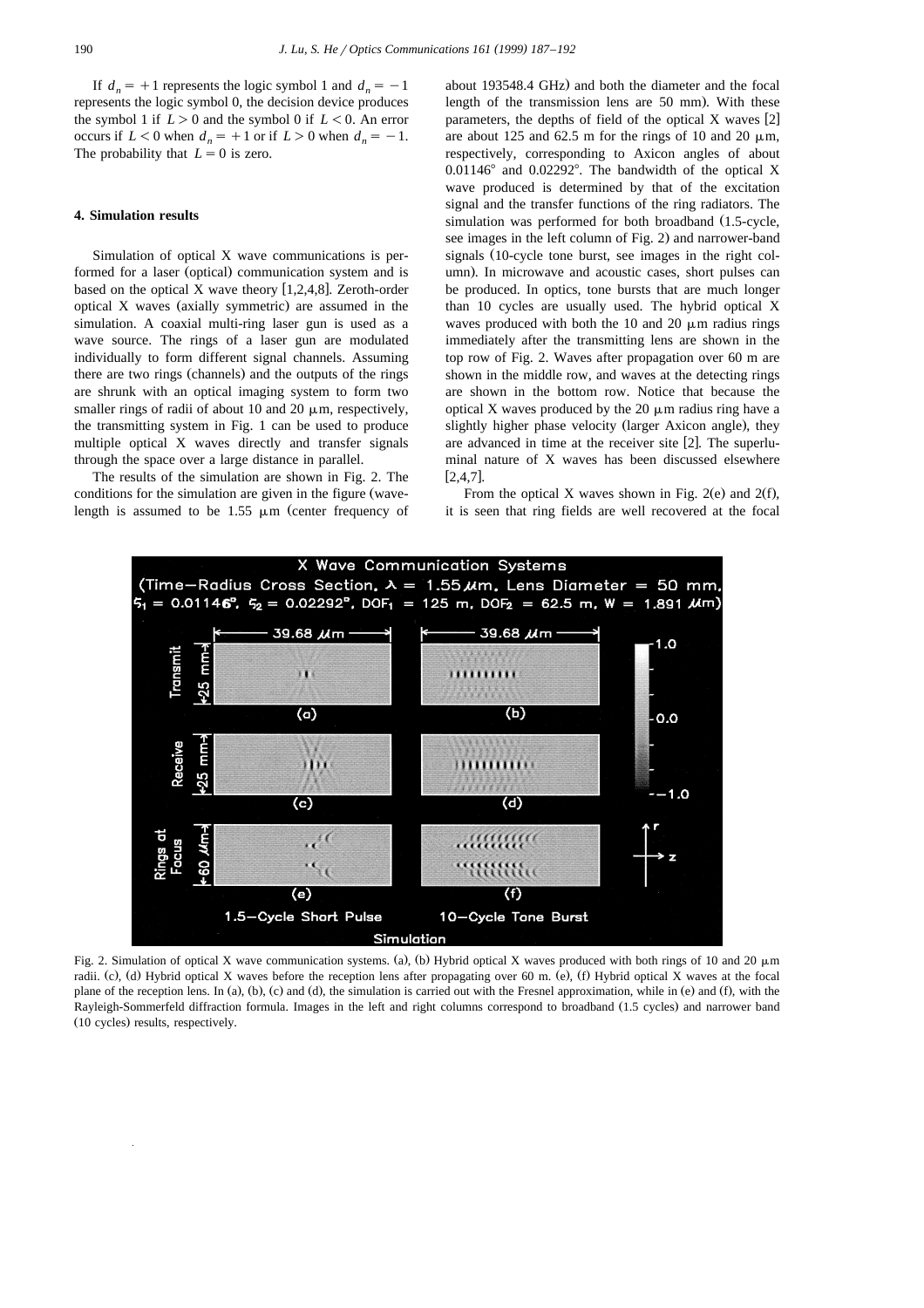plane of the receiver lens. Ring detectors are placed at the peaks of the ring fields corresponding to the transmitting rings in the transmitter  $(Fig. 1)$  to recover the binary signals of multiple channels simultaneously. From Fig.  $2(e)$  and  $2(f)$ , it is clear that more transmitting rings and detectors can be added to increase the number of channels of the optical X wave communication system, including to add a center point transmitter and receiver for conventional communications.

Assuming that the optical X wave transmitter transmits uncorrelated symbols with a linear modulation, e.g., quadrature phase-shift keying (QPSK), the information that is carried by the optical X waves from both channels can travel a minimum distance of 62.5 m, without significant distortions.

#### **5. Discussion**

## *5.1. Potentials of the X wa*Õ*e communication systems*

The high carrier frequency and bandwidth potential of the optical X wave communication systems make them attractive for widespread use in future communication systems. Using an X wave communication system, X waves carrying digital and analog information can support real-time interconnections between any two points on the globe at data rates of several gigabits per second or higher. This data transfer can be realized using X wave array transmitters and receivers with lower power requirements (because the  $X$  wave propagation energy concentrates in one direction) than used in current radio frequency (RF) systems operating at lower data rates. X waves generated by a finite aperture are of practical importance due to three aspects when applied to the communication systems as discussed in the Introduction: high speed, secure, and less sensitive to multiple-path effects. Therefore, the performance of communication systems can be improved enormously by using X waves.

#### *5.2. Other orthogonal modes*

In addition to using the Axicon angles (the example shown in the simulation results), other parameters of X waves could also be used in combination with the Axicon angles to further increase the capacity of X wave transmission systems. For example, the parameter,  $m$ , in Eq.  $(2)$ may be used to separate channels because X waves of different order, *m*, are also orthogonal (for  $m > 0$ , X waves are not rotary symmetric  $[2]$ ). The advantage of using asymmetrical X waves is that they all have the same depth of field as the zeroth-order X wave when the Axicon angle is the same. Similarly, the initial phase,  $\phi_0$ , in Eq.  $(2)$  could also be used to distinguish channels in combina-

## *5.3. Array beams to further increase the number of channels*

It is worth noting that array beams  $[11]$  could also be used in the communication system. In this case, point sources and detectors are used to replace rings. This will greatly increase the number of channels. However, the signal-to-noise ratio may be reduced because the transmitter and detector sizes will be small and the detectors will be phase insensitive.

With a rotating X wave [2,8] multiplied by  $i^n e^{-im\theta}$  and summing over the order of the wave, *m*, broadband limited diffraction array beams are obtained that are also limited diffraction solutions to the isotropic homogeneous scalar wave equation  $[11]$ :

$$
\Phi_{\text{Array}}(\boldsymbol{r},t) = (\cos k_x x)(\cos k_y y) e^{ik_z(z-c_1t)},\tag{18}
$$

where  $k_z = \sqrt{k^2 - (k_x^2 + k_y^2)}$ , and where  $k_x$  and  $k_y$  are wave numbers in the *x* and *y* directions, respectively. Point sources that are placed at or away from the wave axis can be used to produce grid array beams of different combinations of  $k_x$  and  $k_y$ .

#### *5.4. Alignment of the X wa*Õ*e systems*

In Fig. 2, the ring detectors used are phase sensitive. This requires that the transmitting rings, lenses, and the ring detectors must be coaxially aligned with a precision of a fraction of a wavelength and perpendicular to the beam axis to avoid phase cancellation. Because of the phase sensitivity, background noise from random radiation sources will be largely cancelled and the system will have a high security (interception without disrupting the normal communications of such systems is difficult).

# *5.5. Trade offs*

From Fig. 2, it is seen that the ring fields reconstructed from the X waves have a certain width that increases with the decrease of the diameter of the reception lens. In addition, sidelobes of the ring fields will increase the effective ring width. A larger width will reduce the number of rings that can be placed in the system. The number of rings will also be reduced if the communication distance is increased. This is because a larger distance decreases the largest usable diameter of the rings.

It is well known that the radius of the Airy pattern of a circular wave source is given by  $[8]$ 

$$
w = 0.61 \lambda F / a_r,\tag{19}
$$